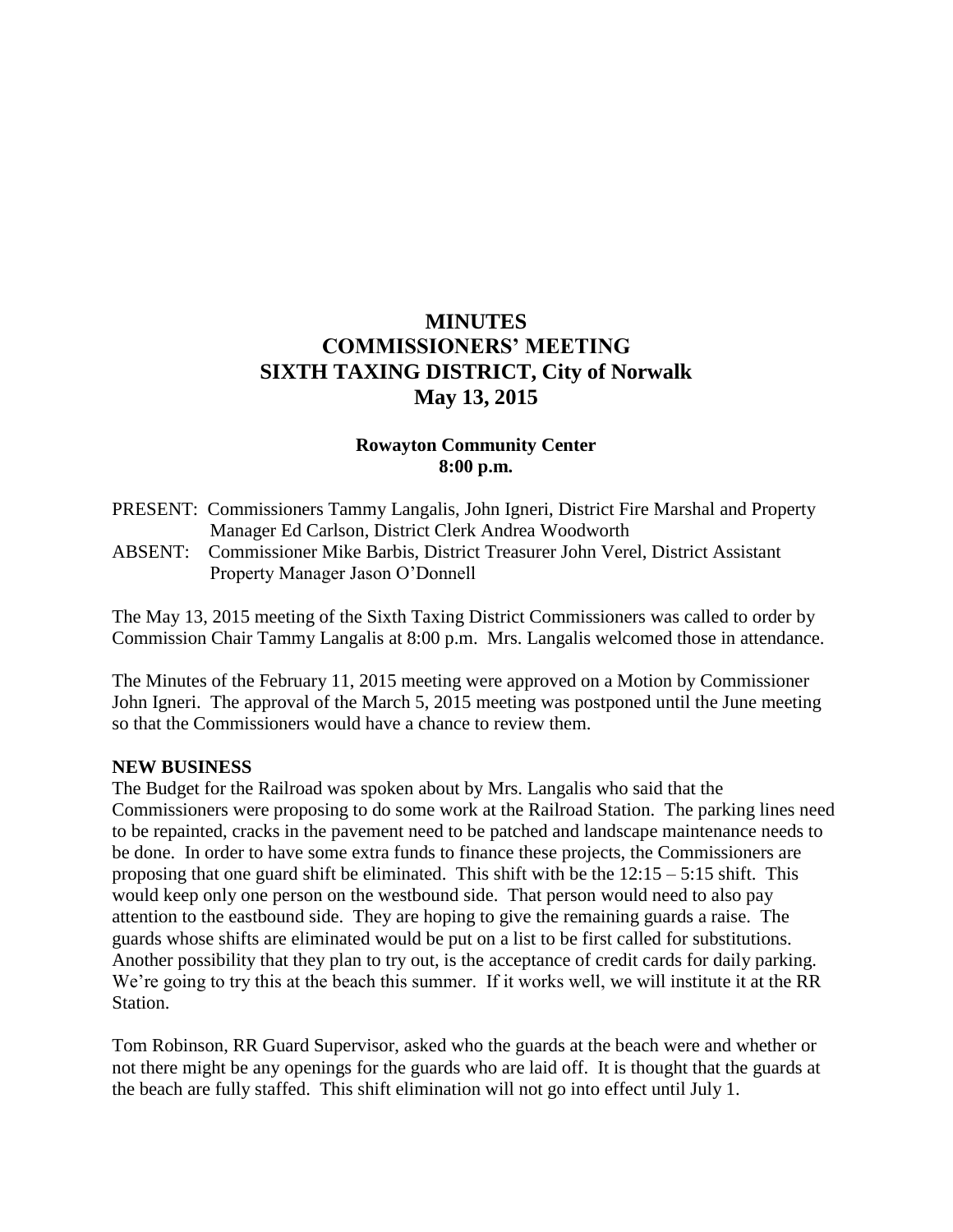### **MINUTES – May 13, 2015 Page Two**

Mrs. Langalis thanked Ed Carlson for painting the speed bump at the RR Station. It was asked if Ed could paint the space lines of the grassy lines? Ed said that East Coast Pavement gave us a quote a couple of years ago for cracks and paint lines. They would, undoubtedly, give us an updated estimate for the work. Mrs. Langalis asked Ed to contact them for an estimate and stress that it would be either a weekend or evening job. Both sides of the station need the white lines repainted. Tom Robinson asked if the city might be asked to come in with a sweeper to get rid of some of the debris that is there. Tammy will ask Craig Bordiere of ConnDot if they would do it. Ed got the Fire Department to do it some years ago. Ed Carlson, Property Manager, asked if the shrubs planted on the bank at the entrance to the westbound side would be replaced. Are they guaranteed? Tom had asked the project manager for the construction. They were not guaranteed, but she has asked the installer to replace them and she thinks they will. Tammy will let Tom know what they find out about the sweeping.

Mr. Robinson also said that east of the station, the pavement is sinking a little bit down the middle. Tammy wondered if some of the drain pipes might have broken. DPW filled a sinkhole. Ed Carlson said that there's a natural depression there anyway because of a grate that is there. Tom said he hasn't seen any pooling of water which means little as there's been so little rain. Piro will be asked to look at the cracks in the roadway and give us a best estimate. Somebody will have to be found to do it.

Another change at the RR Station is that the Commissioners will not again give the RCA permission to auction off "good parking spaces" at the RR Station because of all the trouble it has caused with other commuters.

The other item on Old Business is new Budget Amendments. The District Treasurer John Verel has recommended these budget modifications:

The first affects the Capital Project Fund for CC Renovations. Explanation: To re-appropriate available funds of \$242,943 in the Capital Projects Fund, CC Renovations, to the Capital Project Fund titled CC Capital Renovations account 3355. Mrs. Langalis made the following **motion:** "I, Chairwoman Langalis, move to re-appropriate available funds of \$242,943 to the Capital Project Fund titled CC Capital Renovations account 3355. Commissioner John Igneri made a motion to approve this motion which was seconded by Woody Woodworth and passed without discussion.

The next motion had to do with the Capital Project Fund for CC Renovations. Explanation: To close the completed CC Renovations projects listed below:

- CC Renovations Other account #3350
- State Reimbursable Costs account #3352
- Other Non-reimbursable Costs account #3354.

Mrs. Langalis made the following **motion:** "I, Chairwoman Langalis, move to close the completed Capital Projects CC Renovations projects".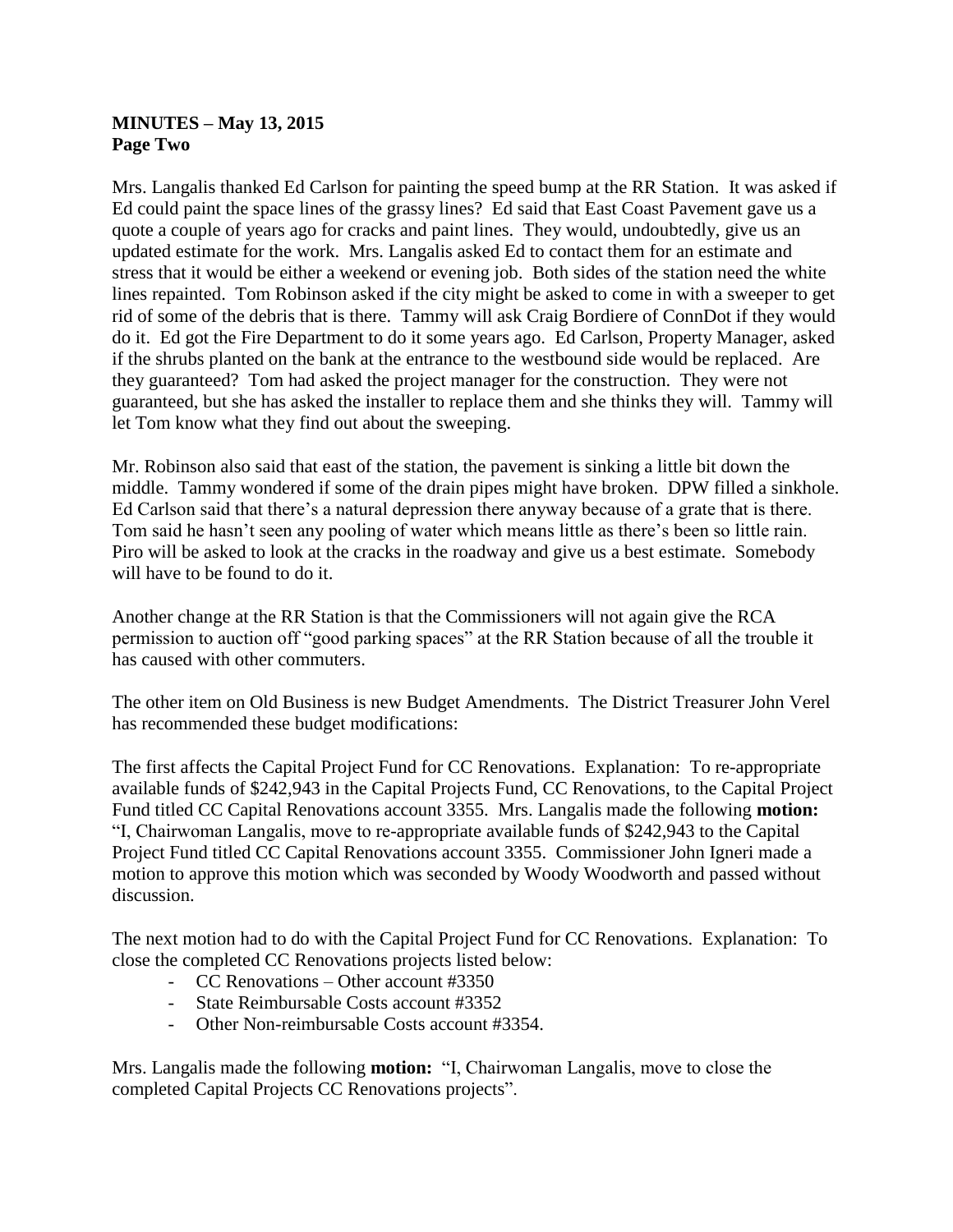# **MINUTES – May 13, 2015 Page Three**

The next motion had to do with increasing the operating budget. Explanation: To increase the 14/15 District Operating Budget by \$363. The increase of appropriations will be funded by the Operating Fund and moved to the Transfer Out to Capital budget line for \$363. Mrs. Langalis made the following **motion:** "I, Chairwoman Langalis, move to increase the District budget for Fiscal Year 2014/15 by increasing the Operating Budget by \$363 to the Transfer Out to Capital account".

The next motion had to do with the Community Grants account #6350. Explanation: To re-appropriate available funds of \$40,000 in the 14/15 District Operating Budget account for Community Grants account #6350. The available appropriations will increase the General Fund and be moved to the Transfer Out to Capital budget line for \$40,000. Mrs. Langalis made the following **motion:** "I, Chairwoman Langalis, move to re-appropriate available funds of \$40,000 in the District budget for Fiscal Year 2014/15 to the Transfer Out to Capital account".

Commissioner John Igneri made a motion to approve all the previous motions. His motion was seconded by Woody Woodworth and they all were passed without discussion.

The next motion had to do with the Capital Projects – to close complete projects. Explanation: To transfer \$363 from the Operating (General) Fund to the Capital Projects Fund to close the following completed projects:

- Kayak Rack account #3270
- BB Vehicle Replacement account #3200 2
- Flagpole account #3440
- PP Major Repairs Buildings account #3620

Mrs. Langalis made the following **motion:** "I, Chairwoman Langalis, move to transfer \$363 from the Operating Fund to the Capital Projects Fund to close the completed projects".

Commissioner John Igneri made a motion to approve Mrs. Langalis' motion. His motion was seconded by Woody Woodworth and was approved without discussion.

### **OLD BUSINESS**

There was no Old Business

### **REPORTS**

**Commissioner John Igneri** said that he had been in a dialogue with the library urging them to get content insurance. They're talking to an insurance agent about this. He feels that they should have directors' and officers' insurance if they don't already. He expressed his pleasure at the library being totally open now after the repairs necessitated by the broken pipe and resultant flood in the library this winter.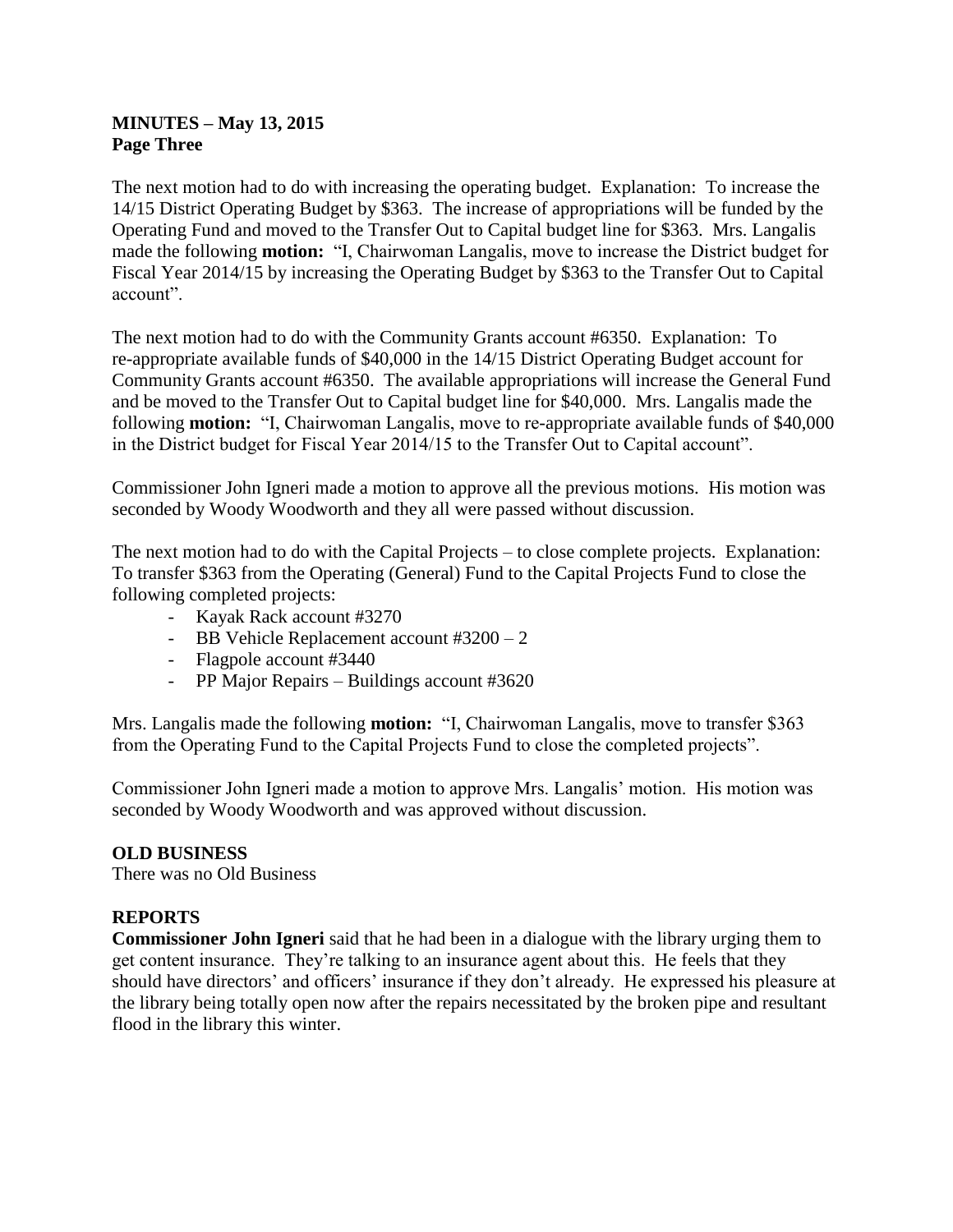### **MINUTES – May 13, 2015 Page Four**

John Igneri said that the Treasurer's report had been accepted as submitted. The Treasurer's April 8 and May 13 reports follow, in part:

### **District Treasurer April 8, 2015 John Verel**

### **Handouts to Commissioners\*:**

- Eudget v Actual report as of March 31, 2015 for FY  $14 15$
- Treasurer's Report of Bank Balances as of March 31, 2015
- Capital Funds Project Balances report
- Report of Bills Paid in March 2015

# **Comments on Reports:**

 **On the District Budget v Actual Report** Our expenses are at 75% of the budgeted expenses and our income is at 94% of the budgeted income for FY 14-15

#### **Events:**

- We are working on reconciling the RR accounts and training of the new RR supervisor
- The FY 15-16 RR Budget has been completed
- John Verel spoke with the City regarding a letter from the City stating it is ok to borrow money from the City in June to apply for CT grant.

**\***Please note, these are preliminary drafts and not final audited reports. (Statistical reports to be attached at the end of the Minutes).

### **District Treasurer May 13, 2015 John Verel**

### **Handouts to Commissioners\*;**

- Budget v Actual report as of April 30, 2015 for FY 14-15
- Treasurer's Report of Bank Balances as of April 30, 2015
- Capital Funds Project Balances report
- Report of Bills Paid in April 2015
- Updated Purchase Policy & Updated PO Memorandum
- Budget Amendment 1: Capital Technology account moved to June
- Budget Amendment 2: Norwalk Land Trust to Capital CC Reno account
- Budget Amendment 3: Capital CC Reno account
- Budget Amendment 4: Capital Closing Old Projects
- FY2015-2016 Railroad Operating Budget: DRAFT moved to June

### **Comments on Reports:**

**On the District Budget v Actual Report**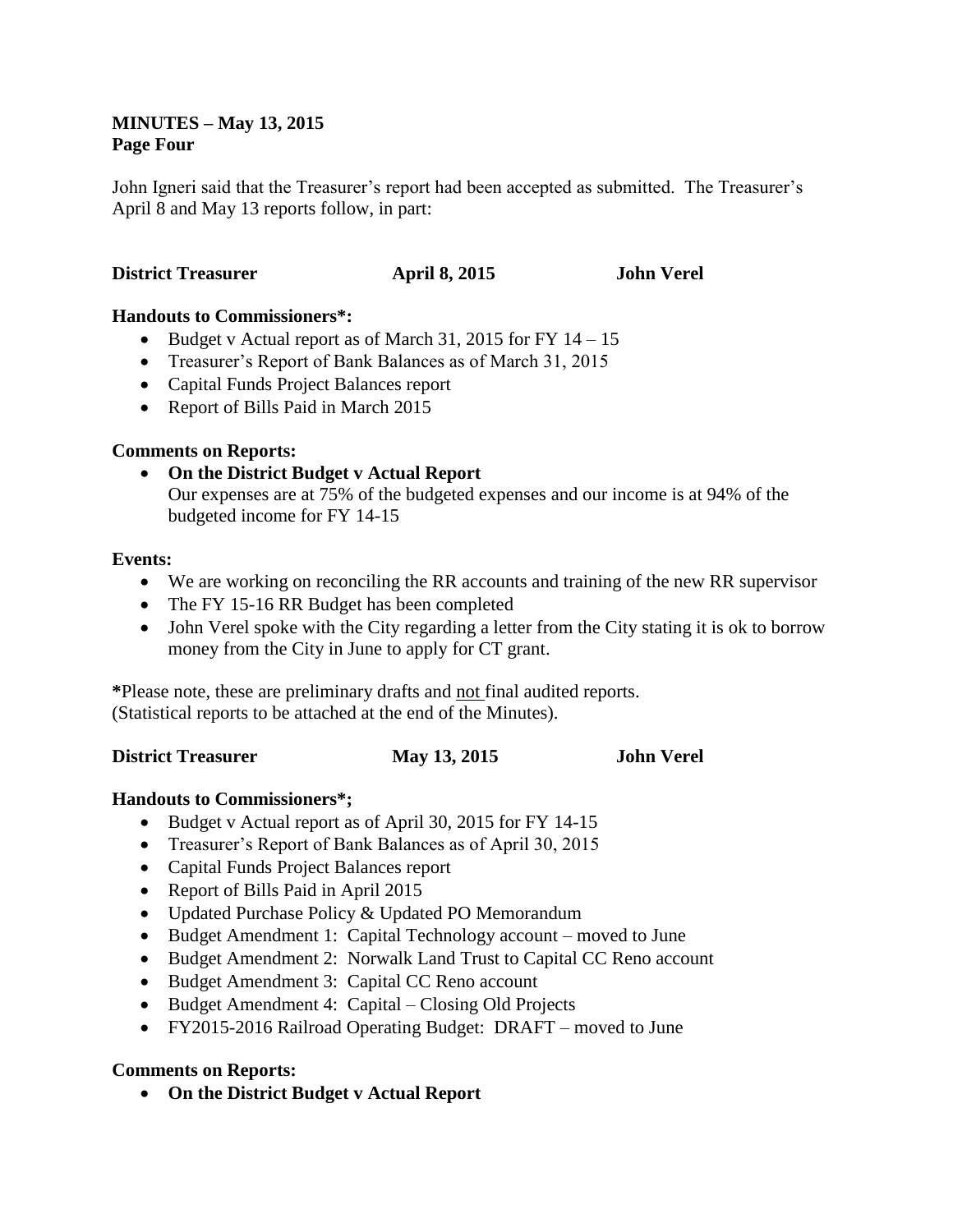# **MINUTES – May 8, 2015 Page Five**

Our expenses are at 83% of the budgeted expenses and our income is at 95% of the budgeted income for FY 14-15.

# **Events:**

- We have received paperwork for the following beach employees: Lexi Vierling – Lifeguard Susan Bucciarelli – Head Gate Guard
- We are expecting Don Wilson to return on May 16
- The Fiscal year end is quickly approaching, less than 2 months to go!

\*Please note, these are preliminary drafts and not final audited reports. (Statistical reports will be attached at the end of the Minutes).

| <b>Report of the Fire Marshal</b>  | April 2015     | <b>Ed Carlson</b> |
|------------------------------------|----------------|-------------------|
| <b>Type of Activity</b>            | #              | # Man Hours       |
| <b>Blasting Permits</b>            | ***            | ***               |
| <b>Blasting Site Inspections</b>   | ***            | ***               |
| <b>Building Inspections</b>        | 3              | 4                 |
| Clerical (office) work             |                | 22                |
| <b>Fire Marshal Conferences</b>    |                |                   |
| <b>Career Development Training</b> |                | 3                 |
| Investigation(s)                   |                | 2                 |
| Meetings: FNHCFMA                  |                | 2                 |
| School construction                |                | $\overline{2}$    |
| (Other)                            |                |                   |
| (Other)                            |                |                   |
|                                    | Total Man Hrs: | 42                |

Remarks: Fire incident of leaf bags set on fire. Under investigation by NPD Detectives and myself.

Fire Marshal Ed Carlson also reported that there had been construction fires lately. Two were at Farm Creek and one was on the corner of Henson and Crescent. Last month, there were leaf bag fires and Norwalk has also had these fires. They are being investigated to determine if they should be classified as arson or vandalism. They do have a person of interest. There have also been some other suspicious fires. Jake Raymond was called out about some other suspicious fires. One was on Bluff. One was at 2 a.m. and another one at 4 a.m.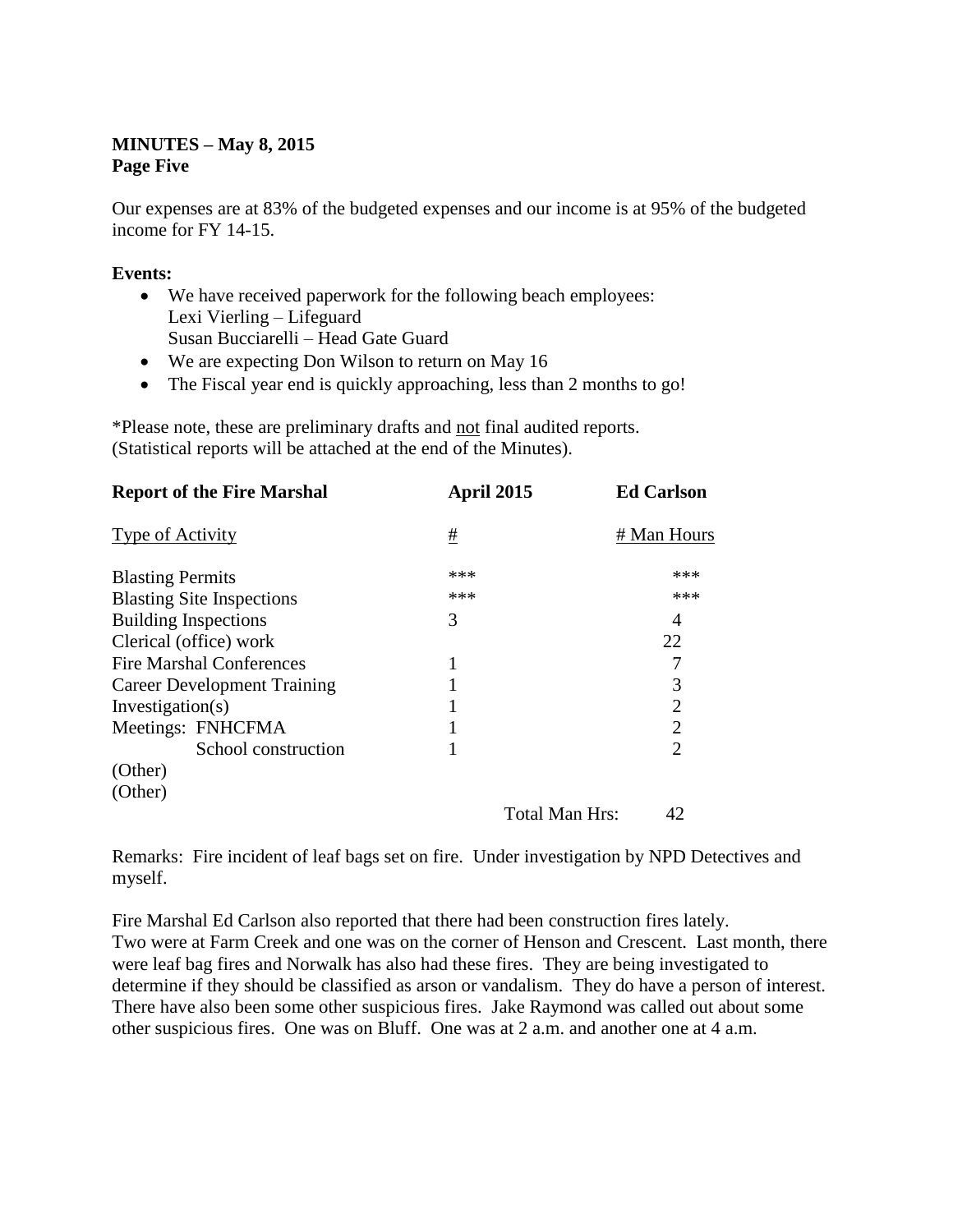# **MINUTES – May 13, 2015 Page Six**

Ed also said that he did have some contact with the people who own the Soybel Building. They're going to change the roof line and put a cupola on top. They don't have a tenant lined up yet.

# **District Property Manager May 2015 Ed Carlson**

# **Community Center:**

- 1. The asbestos tile has been remediated by a professional company and the walls painted upstairs by District personnel.
- 2. The dog field fence has been moved and P&R fence added to replace last of chain link fence around the property
- 3. Sewer connection has been completed F&G will return to crush the septic tank.

### **Bayley Beach:**

- 1. The parking lot has been striped with lines and arrows. It does not last long on sections with loose millings.
- 2. The Carry-All vehicle has been serviced for the upcoming season.
- 3. The new fire lane and handicapped signs were installed where needed.

### **Pinkney Park:**

- 1. Replaced damaged lamp with an H\_D (black metal). Does not match other copper ones; a new copper lamp would be approximately \$600.00
- 2. The bathroom renovation started May 11<sup>th</sup>.

### **Ambler Lot:**

Plastic panels were purchased and installed on bollard lights.

A question was asked if they would be installing a heavy duty toilet that flushes right and the answer was "yes".

Ed said that the damaged curbing at the cannon and flagpole won't be ready for Memorial Day. Ed also said that he had called Norwalk customer service to ask that the Wilson Avenue sign at the flagpole be replaced. The city poured new curbing some years ago after some pressure. His suggestion is to keep calling customer service and to call DPW. Ed will call again tomorrow.

Commissioner John Igneri noted that the photograph supplied by a resident showed a sign in the middle of the road at the crosswalk near the entrance to Pinkney Park. Ed said that he had called and spoken to someone at the state and told them about the weathered striping at the crosswalk that is barely visible. John Igneri will speak with Senator Bob Duff about the need for all crosswalks in town to be better marked. Tammy said that she had asked Harold Alvord of DPW to have the cross hatching repainted in front of the Market. He said they would need permission from the state. Ed will ask a person at the state about it. He said that they had also put out the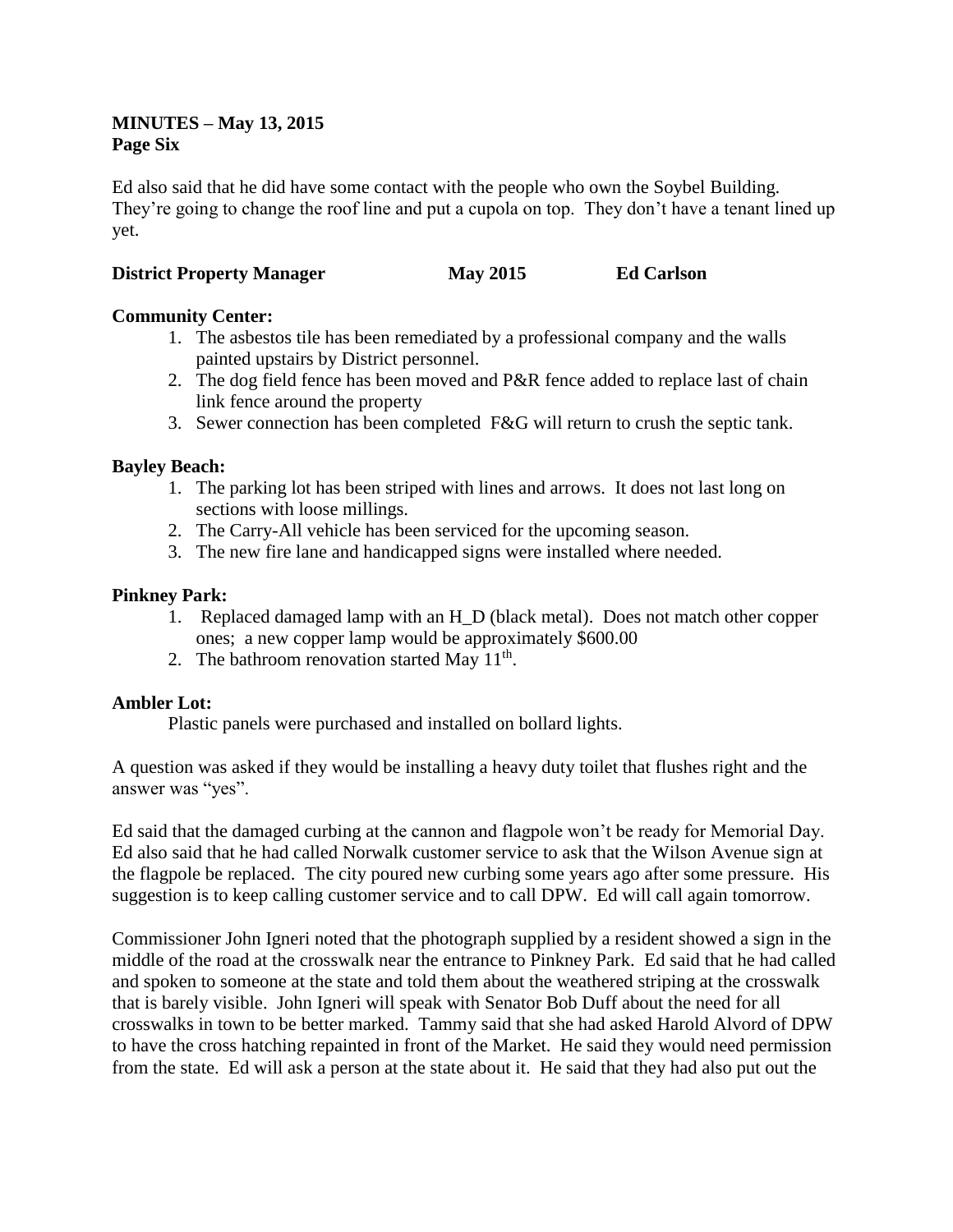# **MINUTES – May 13, 2015 Page Seven**

sign in the middle of the road at the crosswalk near PinkneyPark. It helps a little with speed reduction. Ed said we need to keep trying to have the traffic slow down and suggested sending out emails to developers so that they can encourage their construction crews to slow down in town.

# **Report of the District Clerk May 2015 Andrea Woodworth**

- 1. Applications and notices went out in early April to those who rented kayak racks last year. I have currently rented 19 of the 30 racks. Most have already been paid for. I know of a couple of more coming in. There is a "squatter" vessel on #24. I taped a sign to it and gave the owner until May 17 to remove the kayak or it would be removed for him.
- 2. I'm receiving many beach applications now. We've had our Walk-In permit processing events and processed 80 applications Saturday morning and 54 Monday evening. I had hoped that more would be in attendance. Maybe we could have a generic sign made to hang on the fence saying something like "Walk-In Beach Permit Processing Saturday morning and Monday evening at the Community Center". We could hang it only the week before so there should be no doubt about the dates. That might bring more people in.
- 3. There have already been many beach events scheduled for this season and a couple of events at the Community Center. There was a FMRNS fundraiser on May 2. There is also a bridal shower on the evening of May 30. Other possibilities are in the works.
- 4. There has been an ongoing saga at the RR parking lot about one car being left there for long periods of time. It was moved this weekend as we had instituted a policy of not leaving vehicles for longer than 30 days. I believe it was snowed in, on purpose, a lot this winter.
- 5. A fruit/snack basket was sent to Dick Schock in Norwalk Hospital some time ago shortly after he was hospitalized. I've personally sent him a get well card to Notre Dame and will send one from the district as well, if you wish. Also, I delivered a fruit/snack basket to Bobby Essenyi after the death of his brother.
- 6. Our web site has been updated so that correct and current information is now there, I believe. Please let me know if anyone sees any more discrepancies.
- 7. There are now 110 people on the RR permit Wait List. I'm hoping a lot of those on the list will decline the offer of a permit so we can once again get through the whole Wait List, but it is doubtful.
- 8. I received a request via the RCA from a guy who owns a gym in Darien. He is pairing up with Down Under to put on a "Dynamic Tri". It's an event that will start at Down Under for a water event, following by a run to his gym and finishing with a run back to Rowayton. They would like to finish with food and drinks and would like permission to use Pinkney Park. I think your general consensus was that it would be allowed. He anticipates having a Lobster Craft and Bounty Burger trucks there to serve food. It's to be on July 18<sup>th</sup> and nothing is going on then in Pinkney. Would you charge him a fee? I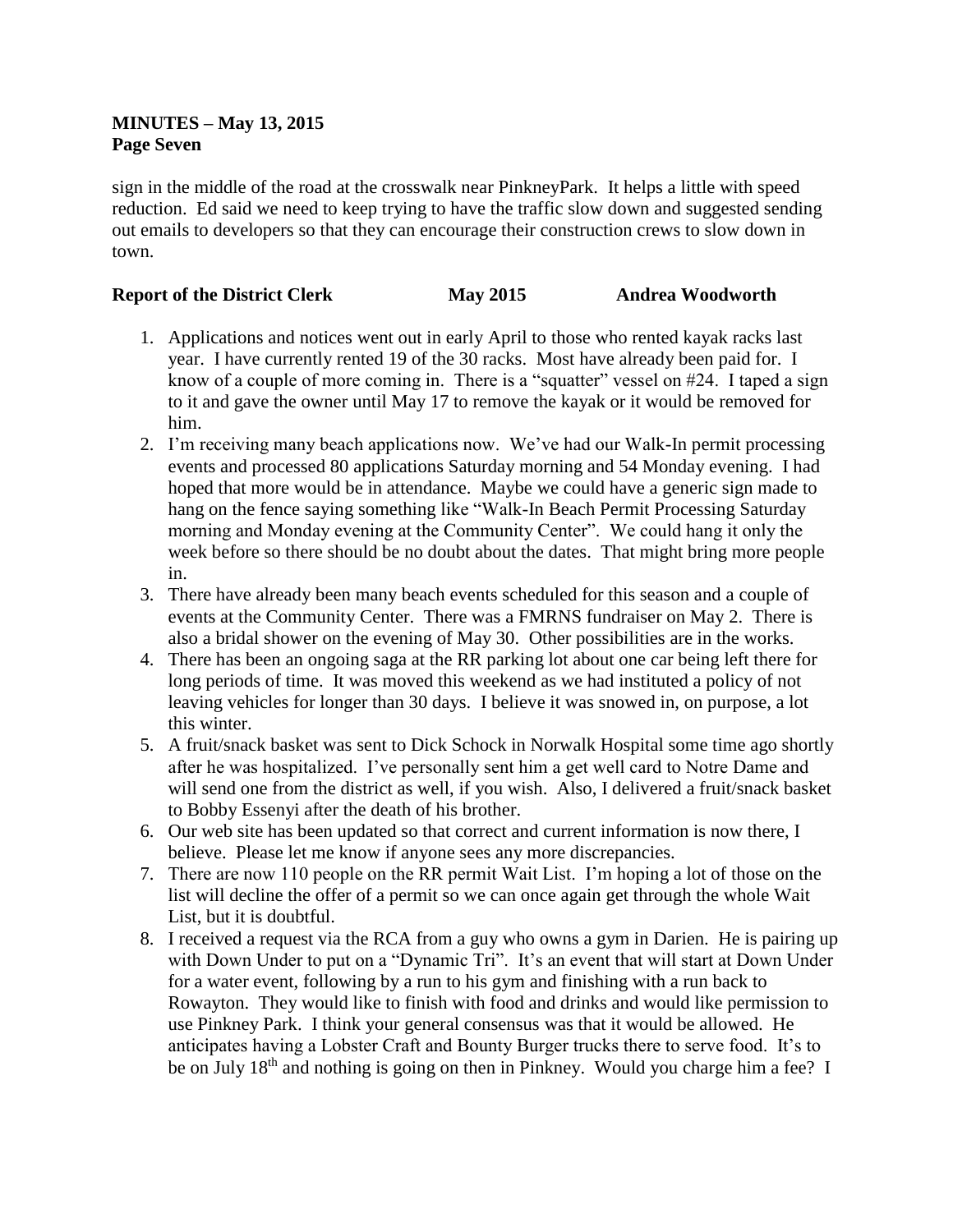# **MINUTES – May 13, 2015 Page Eight**

will be sure to get insurance and insurance and health certificates from the trucks. (I haven't heard from him in some time and just sent him an email to see if he still plans on this).

- 9. I had a conversation with a resident who lives across from Pinkney Park on Rowayton Avenue. There's a picture in each of your folders exhibiting what she was talking about in reference to the need for sidewalk work and curbing. She has had several conversations with Ernie Lagoya from the CT State Traffic Dept. who recommended contacting Harold Alvord about getting funds to improve sidewalks along Rte 136 and, really, in Rowayton in general. She has left a message with him and a Paul without any results. She cited funding which was appropriated last year at almost this time to improve sidewalks along Route 1 in Norwalk. She was told that if Rowayton wanted money for sidewalks, they needed to lobby for it. Apparently the state would be responsible for replacing curbing only if it were asphalt. But they don't do anything about sidewalks; and she was also inquiring about the GO SLOW IN TOWN banner as the speed of the traffic has been excessive. And, you will also notice that the striping in the crosswalk right there is almost invisible and, she claims, routinely ignored – she was nearly hit there recently. (A request to have the crosswalk repainted has been made).
- 10. The United Church of Rowayton has requested permission to once again hold summer services in Pinkney Park starting in July and going through Labor Day weekend **(APPROVED)**
- 11. Brien McMahon High School has scheduled their end of school staff picnic at Bayley Beach for June 11 this year. In the past, we have not charged them a rental fee but have collected a security deposit and they provide insurance. Can we do this on the same basis this year? **(APPROVED)**
- 12. The Co-op Nursery School would like to hang a banner across Rowayton Avenue to advertise their Art Show. It's usually in mid June.**(APPROVED)**
- 13. I have had a lot of trouble with voice mail lately. Frontier promised to allow voice mails to go to the old AT&T voice mail until I set up a mail box at the time of the final cross over on May 5. I set it up on May 6 only to find messages from mid-April there. They've all been answered and problems resolved. Frustrating, though. I will be sending out the usual speeding letters to the clubs and beaches along Roton and Pine Point. Would you like any changes this year – or additions?**(NO)**
- 14. Our RR renewal date is June 13. The RR letters will be going out within the next two weeks. They went out at the end of May last year and I think more people remembered than when I sent them out at the middle of May.

(We should ask the RCA about the Slow Down in Town banner)

### **Community Policing**

**Joe Jensen** just commented that he has noticed a lot of trucks cutting through and the number seems to have increased. This violates the No Thru Trucks ordinance.